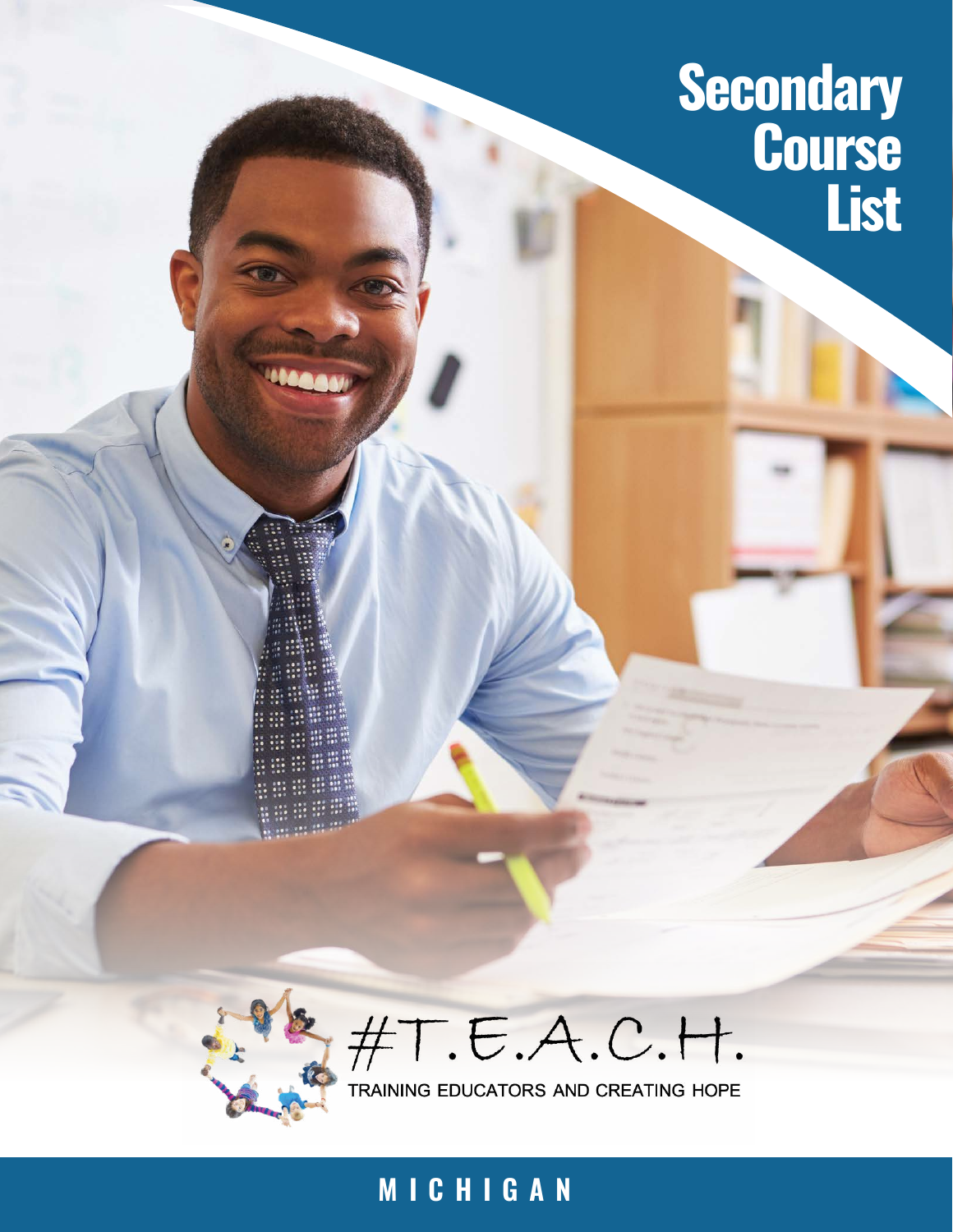| <b>Phase 1</b><br><b>Secondary Classroom Readiness</b> | <b>Hours</b>                                                                              |
|--------------------------------------------------------|-------------------------------------------------------------------------------------------|
| S001: #T.E.A.C.H. Orientation                          | 7                                                                                         |
| S002: Teaching in a Digital Environment                | 12                                                                                        |
| S100: Planning Essentials                              | 10                                                                                        |
| S101: Ethics and Professional Behavior                 | 8                                                                                         |
| S102: Michigan Standards                               | 6                                                                                         |
| S103: Developing a Classroom Climate                   | 8                                                                                         |
| S104: Planning the Environment                         | 6                                                                                         |
| S105: Essentials of Brain-Based Learning               | 10                                                                                        |
| S106: Middle Childhood Development                     | 10                                                                                        |
| S107: The Adolescent Learner                           | 12                                                                                        |
| S108: Principles of Diversity                          | 10                                                                                        |
| S109: Effective Parent Relationships                   | 10                                                                                        |
| S110: Community Partnerships in the School             | 8                                                                                         |
| S111: Planning Effective Lessons                       | 10                                                                                        |
| S112: Results-Focused Lesson Study                     | 12                                                                                        |
| S113: Effective Questioning Strategies                 | 10                                                                                        |
| S114: Best Teaching Practices Secondary                | 20                                                                                        |
| S115: Reinforcing Effort & Providing Recognition       | 10                                                                                        |
| S116: Homework and Practice                            | 6                                                                                         |
| <b>End of Classroom</b><br><b>Readiness Sequence</b>   | <b>SEMESTER</b><br><b>OR HOURS</b><br>185 Hours<br>(Equivalent to 7.40<br>Semester Hours) |